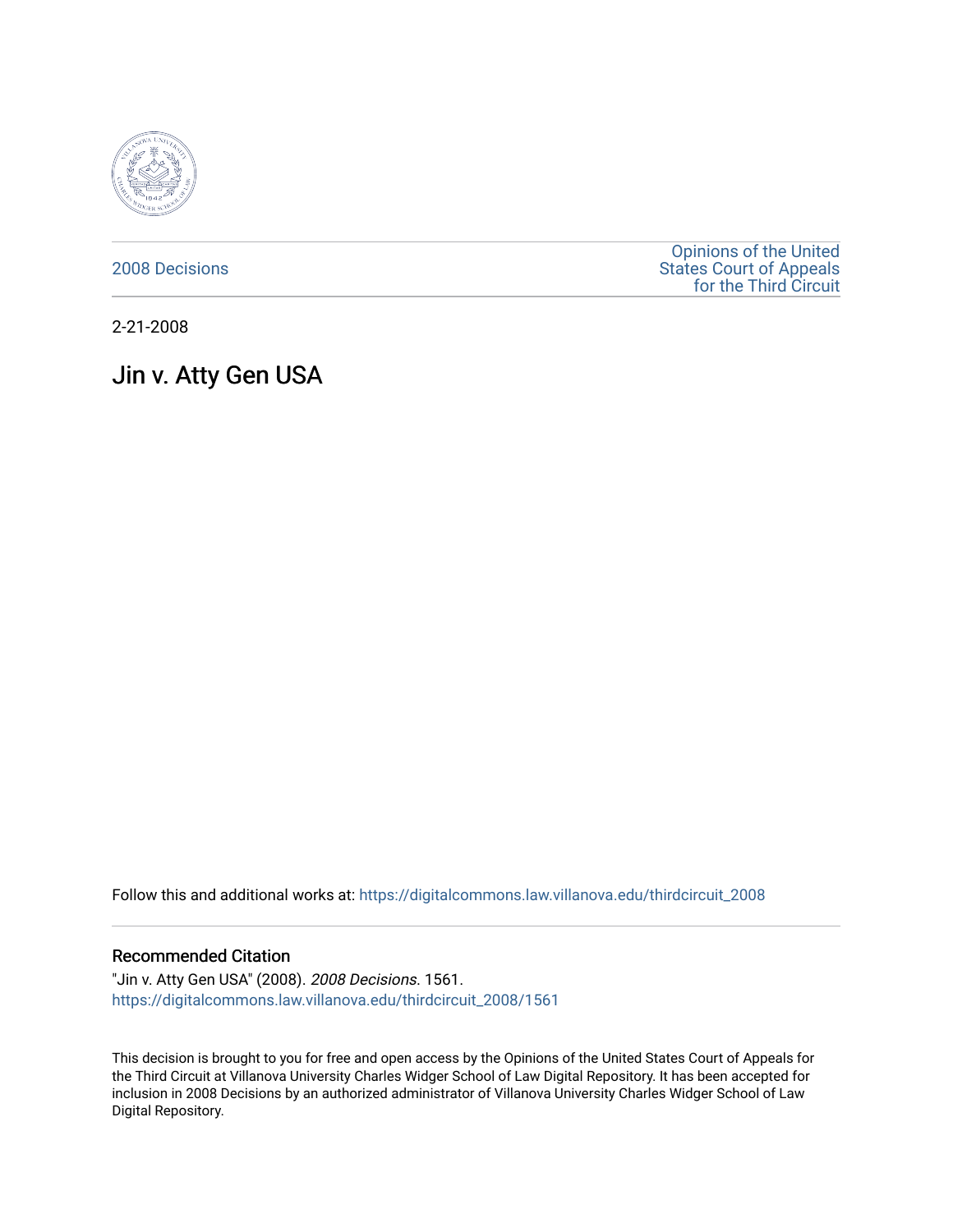### NOT PRECEDENTIAL

# IN THE UNITED STATES COURT OF APPEALS FOR THE THIRD CIRCUIT

 $\overline{a}$ 

NO. 06-2845  $\overline{\phantom{a}}$ 

 CHEN HAI JIN Petitioner

v.

ATTORNEY GENERAL OF THE UNITED STATES Respondent

 $\overline{a}$ 

 $\overline{a}$ 

 $\overline{a}$ 

On Petition for Review of an Order of the Board of Immigration Appeals No. A98-113-004 Immigration Judge: Hon. Eugene Pugliese

> Submitted Pursuant to Third Circuit LAR 34.1(a) February 12, 2008

> > BEFORE: SLOVITER, SMITH and STAPLETON, *Circuit Judges*

(Opinion Filed: February 21, 2008)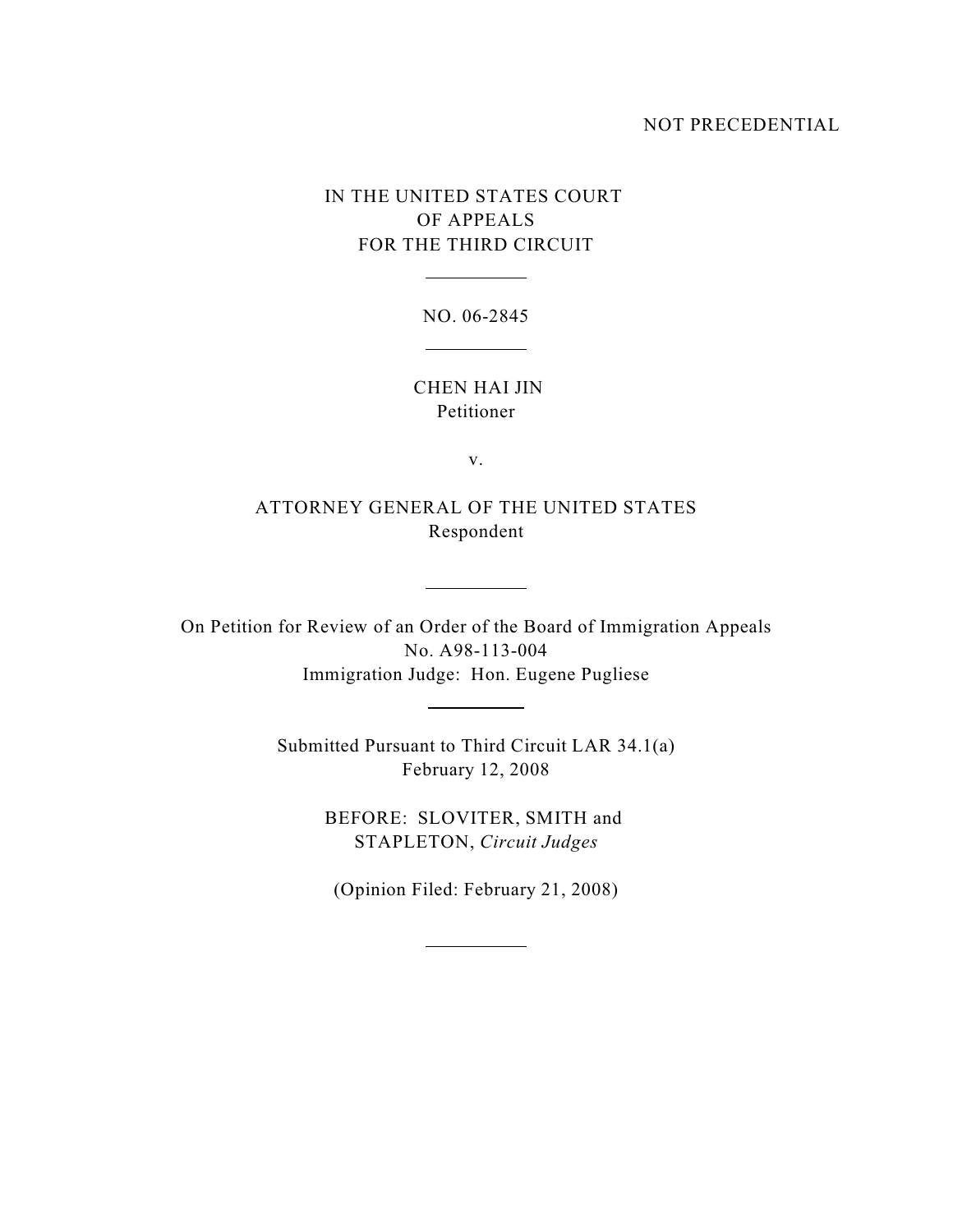## OPINION OF THE COURT

 $\overline{a}$ 

 $\overline{a}$ 

#### STAPLETON, Circuit Judge:

Petitioner Chen Hai Jin is a native and citizen of the Peoples Republic of China. He seeks review of a Board of Immigration Appeals ("BIA") order affirming a decision of an Immigration Judge ("IJ") denying him asylum, withholding of removal and relief under the Convention Against Torture, and directing his removal. He claims to have been persecuted in the past, and to fear persecution in the future, because of his Catholic faith. We will deny his petition for review.

The BIA held that the record supported the IJ's conclusion that Jin had failed to carry his burden of establishing past persecution, a well-founded fear of future persecution, or the likelihood of torture in China based on his religion. It noted that Jin had not offered corroboration for events critical to his claim, such as the destruction of his church by the government of China in 1999 and the government's attempt to destroy it again in 2004, and that Jin had admitted before the IJ that his family remained in China and continued to worship at the same church.

If a petitioner "seeks to obtain judicial reversal of the BIA's determination, he must show that the evidence he presented was so compelling that no reasonable factfinder could fail to find [past persecution] or the requisite fear of [future] persecution." *INS v.*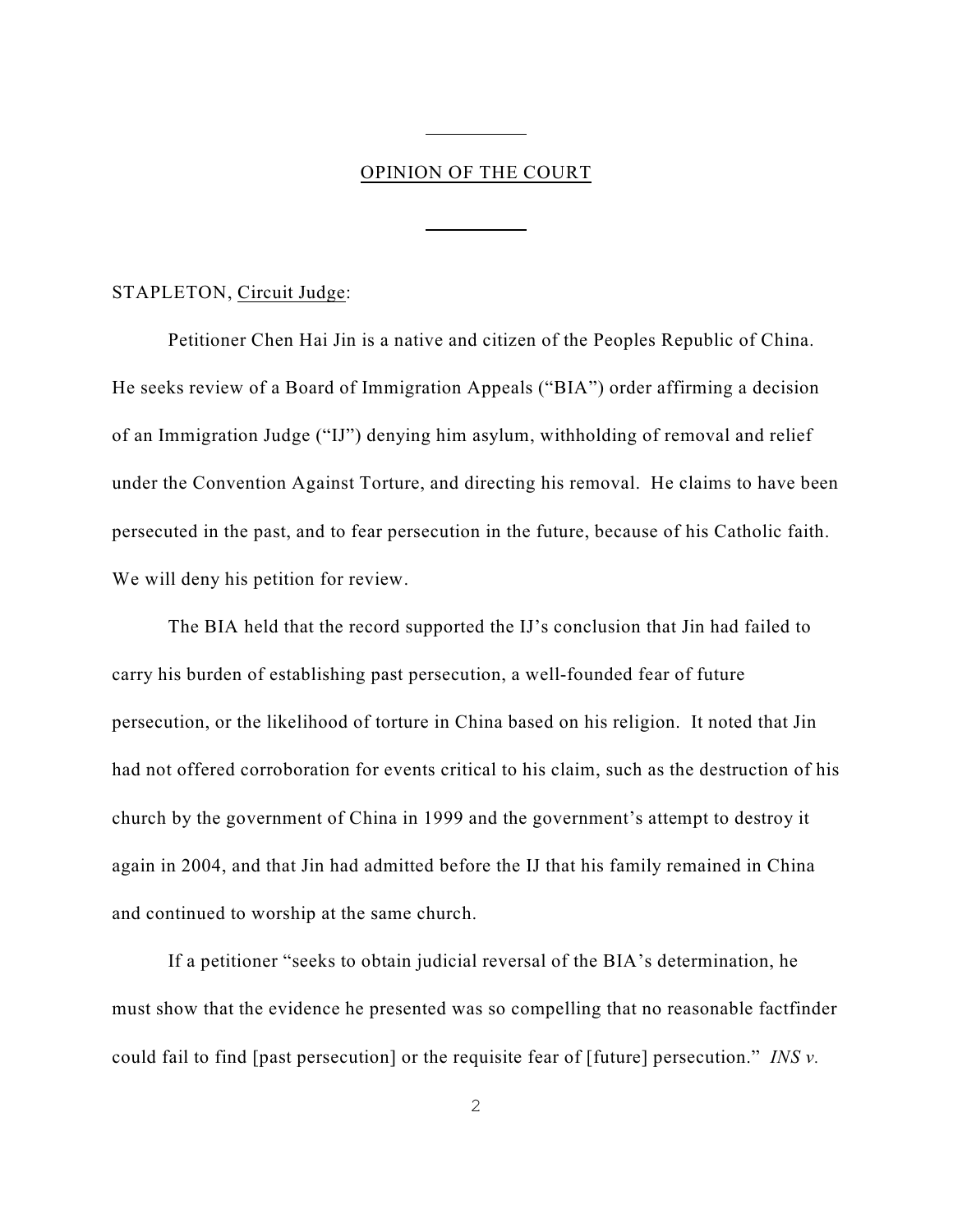*Elias-Zacarias*, 502 U.S. 478, 483-84 (1992). Given this highly deferential standard of review, we are unable to overturn the BIA's determination in Jin's case.

Jin's claim of past persecution is based on his contentions that he was prevented from practicing his religion and that he was threatened with arrest for fighting with government officials when they came to demolish his church in 2004. With respect to the former claim, while he testified to damage and destruction of his church by government officials, he does not claim that he and his congregation were ever actually prevented from practicing their religion. Indeed, his own evidence showed that the congregation continued its religious practices after the 1999 incident as before, that the congregation was allowed to rebuild the church after it was destroyed in 2004 adjacent to the demolished structure, and that his family has continued to worship there without harassment ever since.

Jin's other claim of past persecution is based on his testimony that he was threatened with arrest due to his fight with officials in 2004. There is no evidence, however, indicating that an arrest in his situation would threaten his life, health or otherwise rise to the level of persecution. There is no indication that the other young people who were fighting alongside Jin and were arrested suffered any significant harm. *See Kibinda v. Attorney General*, 477 F.3d 113, 119-20 (3d Cir. 2007) (five day detention, with non-severe injury, did not constitute past presecution).

There are similar deficiencies in the support for Jin's claim of fear of future